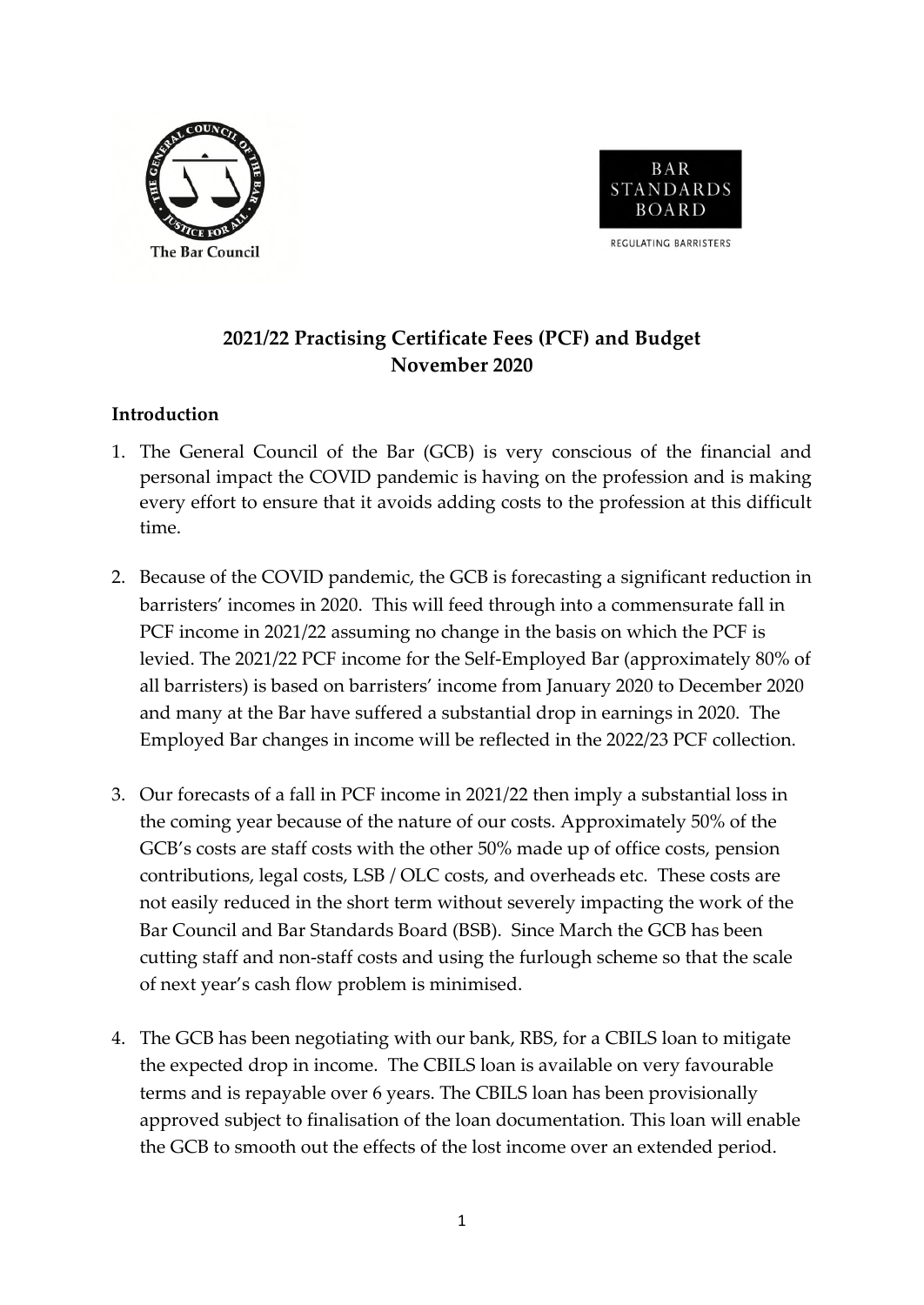- 5. Consequently, **the GCB does not intend to increase PCF for the budget year 2021/2022** and will submit a proposal for no PCF increase to the Legal Services Board (LSB) for approval.
- 6. We shall continue to plan budgets and set the level of the PCF on a year-to-year basis in the light of the circumstances at the time and having regard to barristers' earnings / incomes. However, PCF may need to rise modestly in the years ahead in order to enable the GCB to cover the costs of regulatory and other 'permitted purposes'; to re-pay the loan, taken out to manage the cash flow shortfall we expect in 2021/22; and to re-build our liquid reserves. We shall, of course, consult about any such changes each year.

#### **Summary**

| <b>Band</b>    | <b>Income Band</b>     | 2021/22 Fees |
|----------------|------------------------|--------------|
| 1              | £0 - £30,000           | £100         |
| 2              | £30,001 - £60,000      | £246         |
| 3              | £60,001-£90,000        | £494         |
| 4              | £90,001 - £150,000     | £899         |
| 5              | £150,001 - £240,000    | £1,365       |
| 6              | £240,001 - £500,000    | £1,850       |
| $\overline{7}$ | £5000,001 - £1,000,000 | £2,500       |
| 8              | £1,000,001 and above   | £3,000       |

7. PCF bands and fees will remain the same as in 2020/21:

#### **Income Prediction for PCF and Other income (regulatory and non-regulatory)**

8. Given the likely impact of the COVID crisis on earnings at the Bar, we have used all available information and data to make an income prediction (PCF income in particular). We will not know the true picture until after Authorisation to Practise 2021.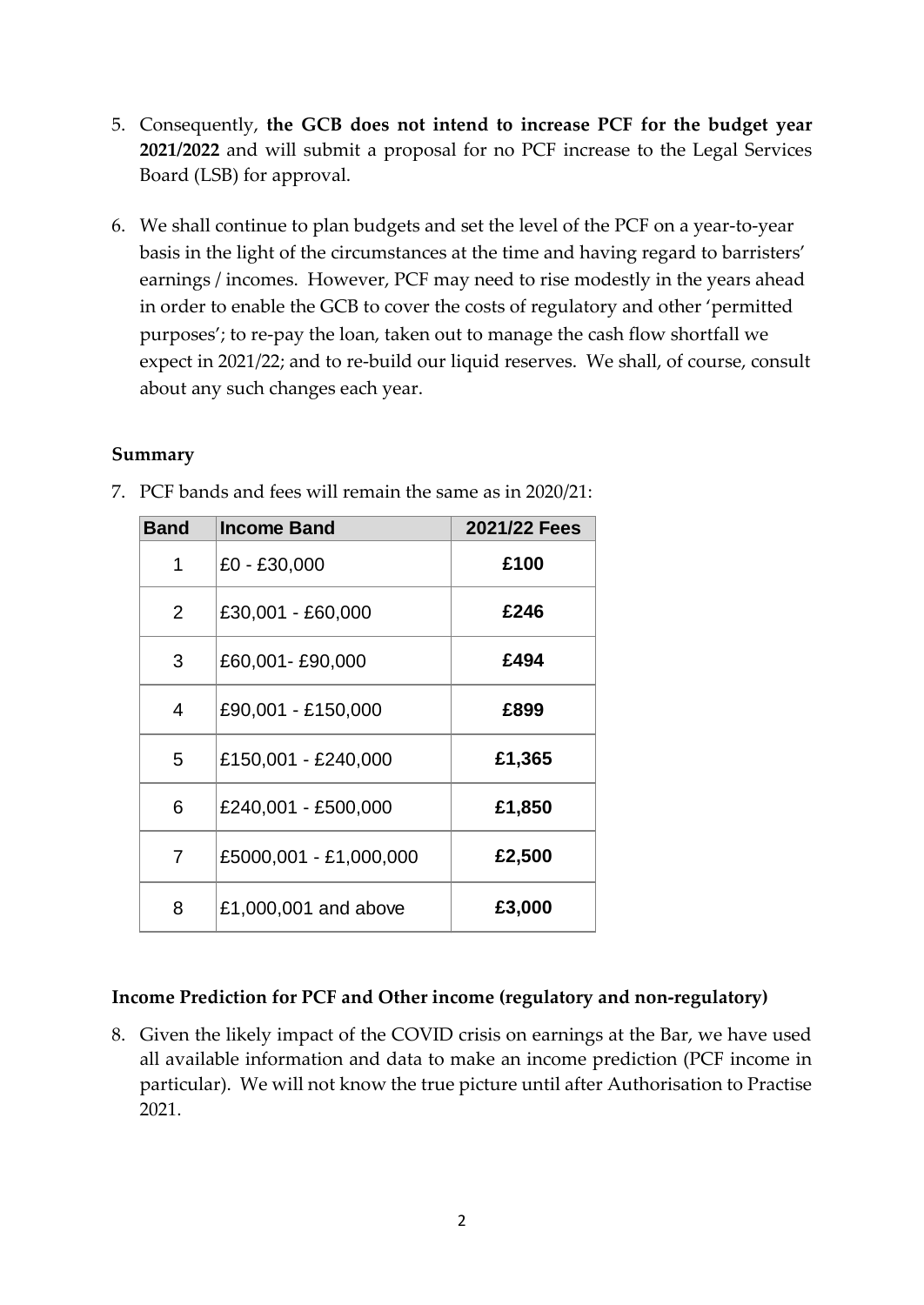#### **General Council of the Bar**

| <b>Total Income</b> | 20/21  | 21/22  |           | Change  | % Change |
|---------------------|--------|--------|-----------|---------|----------|
|                     |        |        |           |         |          |
|                     | £000's | £000's |           | £000's  |          |
| PCF income          | 15,416 | 11,948 | $\bullet$ | (3,468) | $-22.5%$ |
| Other income        | 3,891  | 4,110  |           | 219     | 5.6%     |
|                     |        |        |           |         |          |
|                     | 19,307 | 16,058 |           | (3,249) | $-16.8%$ |

## **Split of PCF income:**

9. We plan to set an operating budget which is as tight as possible while still being able to meet the regulatory and other permitted purposes for which PCF is raised. Any shortfall in cash will be met through reserves and the CBILS Loan. The GCB organisational overheads and those of the LSB/OLC levy and the DB Pension scheme are split between the Bar Council and BSB, based on relative size of each (see below).

|          | £000's                     | <b>PCF</b><br><b>Funded</b><br><b>Permitted</b><br><b>Purpose</b><br><b>Activities</b> | <b>PCF</b><br><b>Funded</b><br>LSB/OLC<br>Levy | <b>Legacy DB</b><br><b>Pension</b><br><b>Scheme</b> | Total<br><b>PCF</b> |
|----------|----------------------------|----------------------------------------------------------------------------------------|------------------------------------------------|-----------------------------------------------------|---------------------|
|          | <b>Bar Council</b>         | 2,892                                                                                  | 253                                            | 390                                                 | 3,535               |
| 2021/22  |                            | 24.20%                                                                                 | 2.12%                                          | 3.26%                                               | 29.59%              |
| Proposed | <b>Bar Standards Board</b> | 6,912                                                                                  | 591                                            | 910                                                 | 8,413               |
|          |                            | 57.85%                                                                                 | 4.95%                                          | 7.62%                                               | 70.41%              |
|          | <b>Total</b>               | 9,804                                                                                  | 844                                            | 1,300                                               | 11,948              |

\* Please note %'s are of the Total PCF

10. The graph below also shows the allocation of PCF cash to Permitted Purposes activities.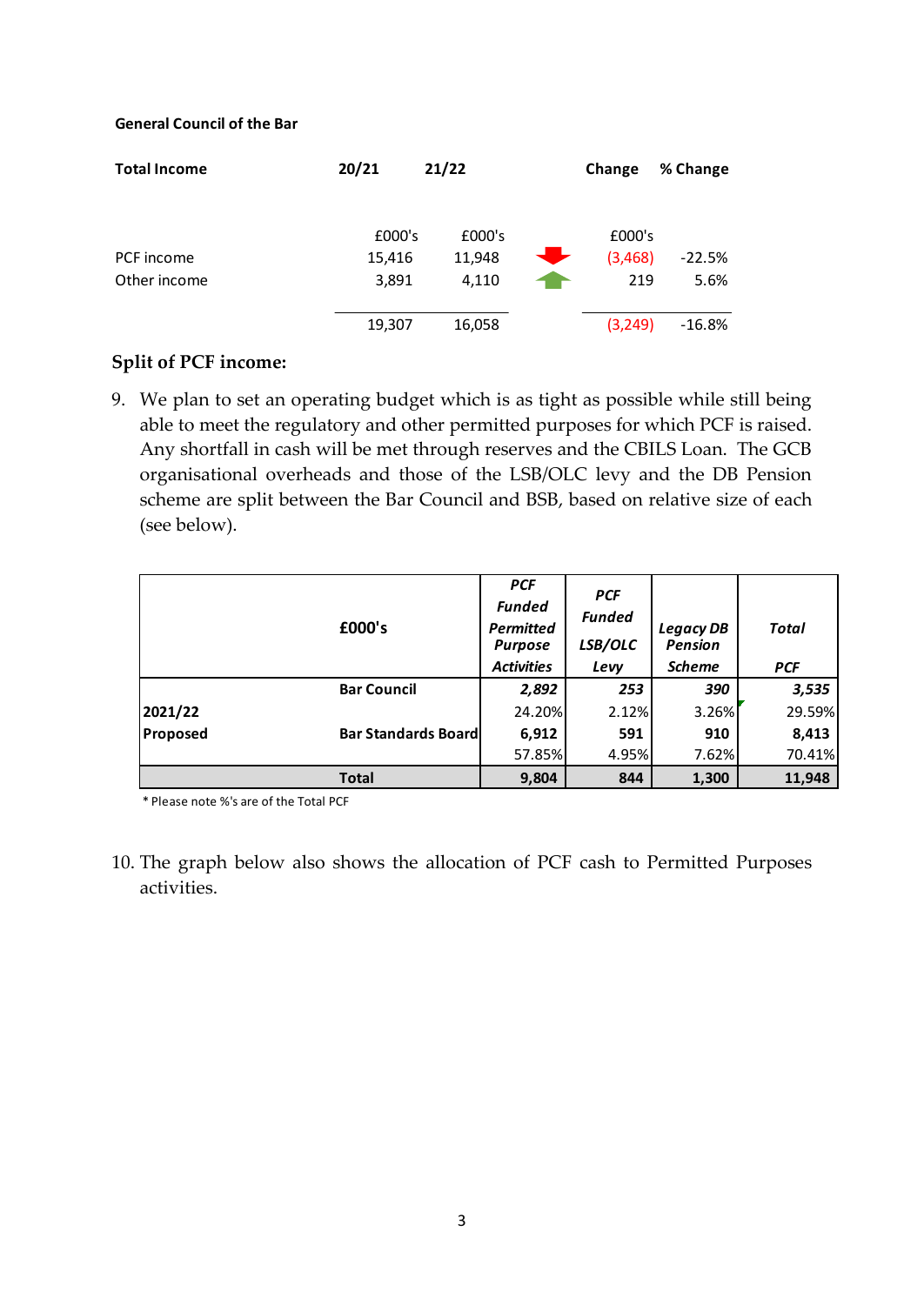

# **Expenditure**

11. The budgeting and planning process for 2021/22 took account of the predicted impact of COVID on the profession and the expected finances of the GCB. Although the revenue budget shows an increase of £595k (mainly due to non-cash depreciation charge), the capital budget for 2021/22 has been significantly reduced from £1,467k last year to £823k a 44% decrease, and a cash saving of £644k.

#### **General Council of the Bar**

| <b>Operating Expenditure</b> | 20/21  | 21/22  | Change | % Change |
|------------------------------|--------|--------|--------|----------|
|                              |        |        |        |          |
|                              |        |        |        |          |
|                              | £000's | £000's | £000's |          |
| <b>Bar Council</b>           | 4,263  | 4,082  | (181)  | -4%      |
| Resources Group              | 5,710  | 6,311  | 601    | 11%      |
| Bar Standards Board          | 6,539  | 6,714  | 175    | 3%       |
|                              |        |        |        |          |
|                              | 16,512 | 17.107 | 595    | 4%       |

- 12. The Bar Council has made net operating cost savings of £181k (£70k staff and £111k non-staff). This is a 4% decrease in operating costs. There is a decrease in RPS capital expenditure of £31k.
- 13. The BSB has a net increase in operating costs of £176k (£23k staff and £153k nonstaff). This is a 3% increase in operating costs although there is a decrease in capital expenditure of £613k.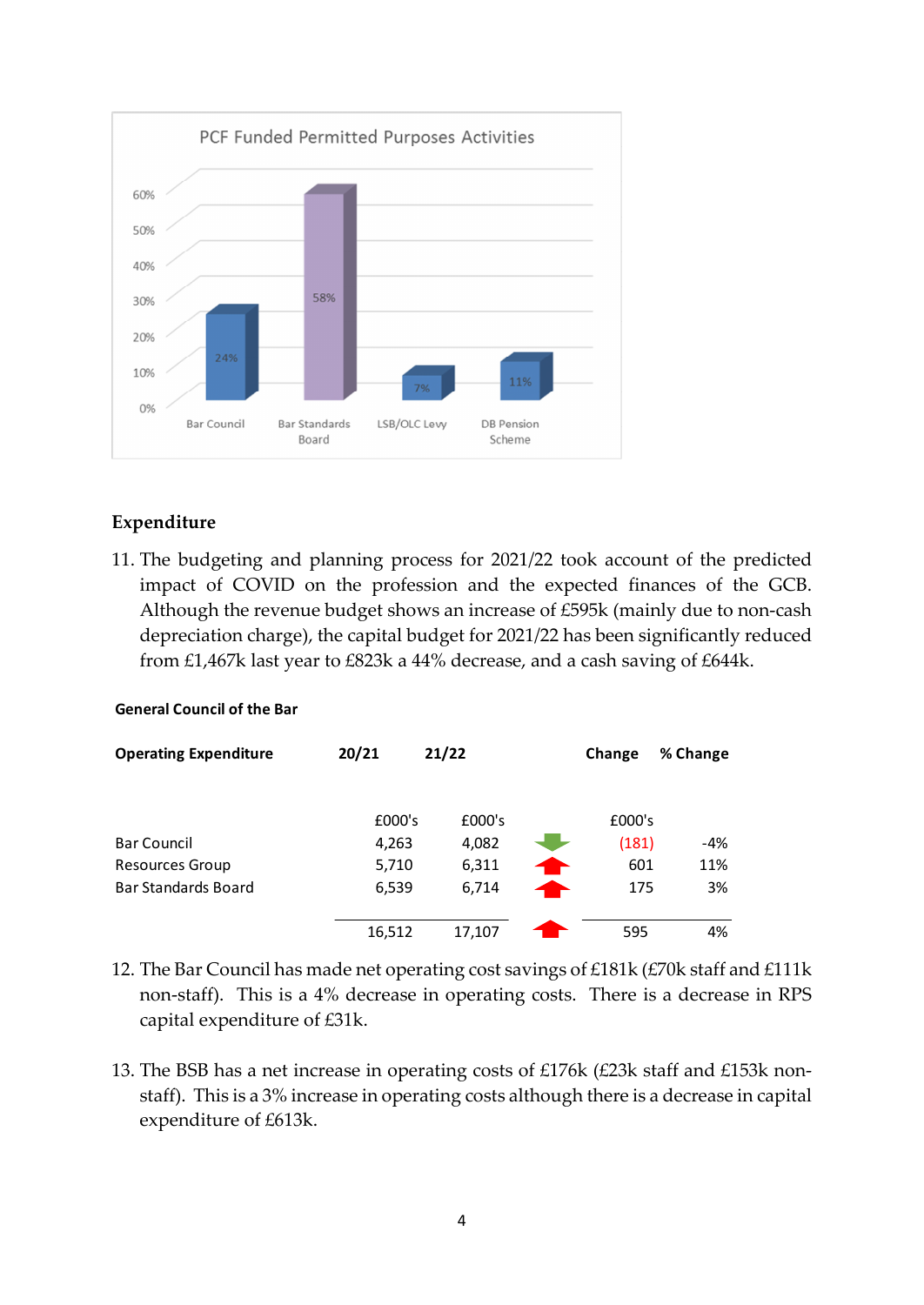- 14. Resources Group has a net operating cost increase of £601k (£46k increase in staff costs; non-staff cost increases in IS of £71k and depreciation of £506k (a non-cash movement) offset by facilities savings of £22k). Last year's capital programme (office refurbishment and IT improvements) were the main contributors to the increased depreciation charge. Overall, there is a 4% increase in operating costs, largely due to depreciation.
- 15. The proposed budgeted expenditure for 2021/22 is funded through the PCF collection and Reserves (supplemented by the CBILS loan):

| Planned Permitted Purpose Spend - 2021-2022       |                    |                            |              |  |  |
|---------------------------------------------------|--------------------|----------------------------|--------------|--|--|
|                                                   | <b>Bar Council</b> | <b>Bar Standards Board</b> | <b>Total</b> |  |  |
|                                                   | £000s              | £000s                      | £000s        |  |  |
| <b>Funded from anticipated PCF Collection</b>     | 2,892              | 6,912                      | 9,804        |  |  |
| <b>Funded from Reserves</b>                       | 1,872              | 4,156                      | 6,028        |  |  |
| <b>Total Planned Permitted Purpose Activities</b> | 4,764              | 11,068                     | 15,832       |  |  |
|                                                   |                    |                            |              |  |  |
| Non Permitted Purpose spend                       | 1,275              |                            | 1,275        |  |  |
|                                                   |                    |                            |              |  |  |
| <b>Budgeted Operating Expenditure</b>             |                    |                            |              |  |  |

## **GCB Budget 2020/21**

16. The consolidated position of the GCB is shown below:

| <b>General Council of the Bar</b><br><b>Budget</b><br>2020-2021 | <b>Total Budget</b><br>2020-2021 | <b>Total Budget</b><br>2021-2022 | Change   | % Change |
|-----------------------------------------------------------------|----------------------------------|----------------------------------|----------|----------|
|                                                                 | £000's                           | £000's                           | £000's   |          |
| Income                                                          |                                  |                                  |          |          |
| <b>PCF</b>                                                      | 15,416                           | 11,948                           | (3,468)  | 22%      |
| Other Income                                                    | 3,891                            | 4,110                            | 219      | $-6%$    |
|                                                                 |                                  |                                  |          |          |
| <b>Total Income</b>                                             | 19,307                           | 16,058                           | (3, 249) | 17%      |
| <b>Expenditure</b>                                              |                                  |                                  |          |          |
| <b>Operating Expenditure</b>                                    | 16,512                           | 17,107                           | (595)    | 4%       |
|                                                                 |                                  |                                  |          |          |
| Non Operational Expenditure                                     |                                  |                                  |          |          |
| LSB / OLC levy                                                  | 838                              | 844                              | (6)      |          |
| DB Pension fee                                                  | 1,300                            | 1,300                            | 0        |          |
| <b>Total Expenditure</b>                                        | 18,650                           | 19,251                           | (601)    |          |
|                                                                 |                                  |                                  |          |          |
| Total Operational & Non Operational Surplus / (loss)            | 657                              | (3, 193)                         | (3,850)  |          |

17. The GCB continue to review its cost base. It has identified a number of options for reducing its costs, although these have not all been incorporated in the budget at